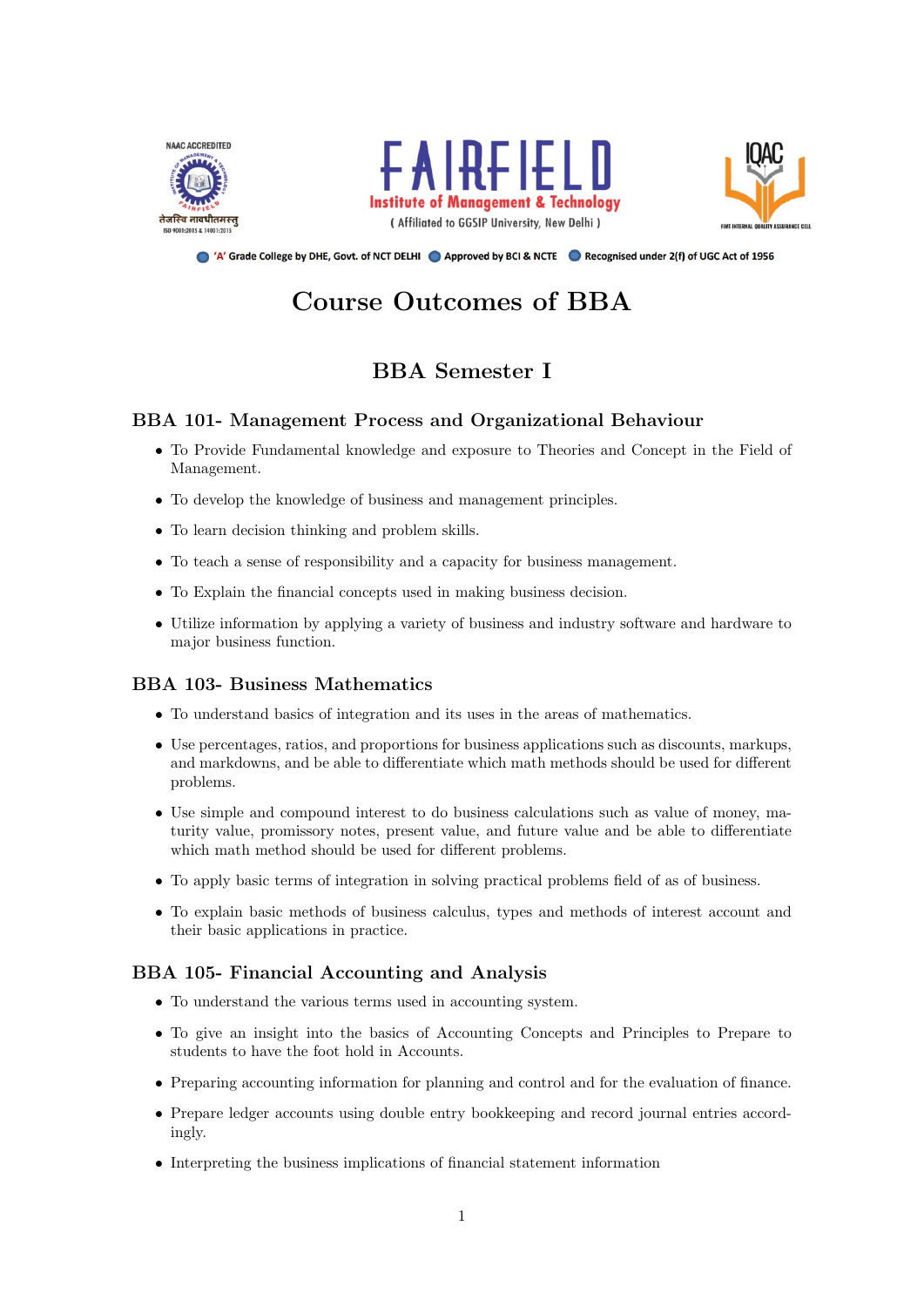#### BBA 107- Business Economics

- Understand how households (demand) and businesses (supply) interact in various market structures to determine price and quantity of a good produced.
- Represent demand, in graphical form, including the downward slope of the demand curve and what shifts the demand curve.
- Understand the links between production costs and the economic models of supply.
- Apply the concept of opportunity cost

#### BBA 109- Computer Application

- To learn generation, classification and application of computers..
- Knowledge of computer equipment, including both hardware and software.
- Introduced students to information, its need, use, characteristics and level of information.
- Understand the concept of Data Communication, its Modes, its Forms and Data Communication Channels.
- Recognize when to use each of the Microsoft Office programs to create professional and academic documents.

# BBA 111- Computer Application LAB

- Use word-processing software (MS-Word) to solve basic information systems problems.
- Students will have a working knowledge of paragraph formatting, macro and mail merge in MS-Word.
- Create and design a word document for general office use.
- Use word-processing software (MS-Word) to solve basic information systems problems.
- Understand the concept of input and output devices of Computers in details

# BBA Semester II

#### BBA 102- Cost Accounting

- To familiarize students with the basic concepts of cost and various methods and techniques of costing.
- Aimed to familiarize the concept of cost accounting.
- Helps to gather knowledge on preparation of cost sheet in its practical point of view.
- To facilitate the idea and meaning of material control with pricing methods.
- Develop the knowledge about remuneration and incentives.
- To introduce the concept of overhead cost.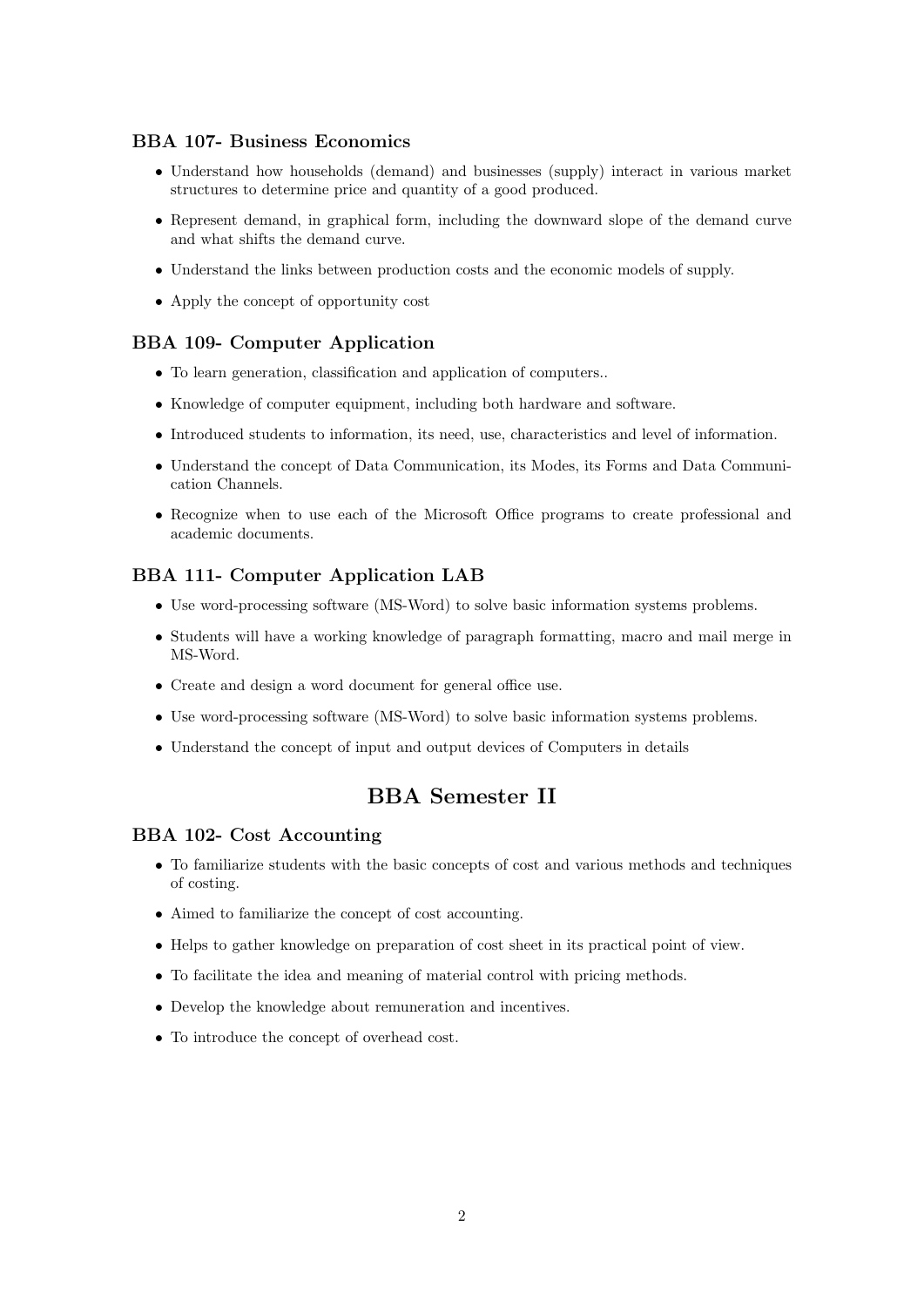## BBA 104 - Qualitative Techniques

- To Estimate the mean and standard deviation of the marginal distribution of the response variable and use this information to inform a business decision.
- To make them aware about an interval estimate for the mean of the conditional distribution of the response variable given a value for the predictor and use this information to inform a business decision.
- Student will able to Understand and appreciate the need to solve a variety of business related problems using a systematic approach involving accepted statistical techniques.
- To Estimate the mean and standard deviation of the marginal distribution of the response variable and use this information to inform a business decision.

# BBA 106- E.commerce

- Conceptually learned the concept of online shopping and models of Electronic market.
- Thoroughly learned the concepts of instant messaging and Electronic Data Exchange.
- Learned about the implementation of HTTP and Secure Electronic transaction.
- To understand the concepts of instant messaging and Electronic Data Exchange.

#### BBA 108- E.commerce (Lab)

- Conceptually learned the concept of online shopping and models of Electronic market.
- Thoroughly learned the concepts of instant messaging and Electronic Data Exchange.
- Learned about the implementation of HTTP and Secure Electronic transaction.
- To understand the concepts of instant messaging and Electronic Data Exchange.

### BBA 110- Business Communication

- To develop improve various skills like communication, reading, listing, note making, persuasive speaking, body language gestures.
- o understand the process of e-mail communication minutes of meeting.
- To make aware about barriers to communication with ethical context.
- To make effective and impressive communication.
- Better presentation and communication using proper body language.

#### BBA 112- Business Environment

- To study about monetary policy, industrial policy and privatization.
- To understand the conceptual framework of income, saving and investment trends in the economy.
- Define various elements internal as well as external affecting business environment.
- Explain the techniques like SWOT analysis.
- Define the consequences with regard to BOP.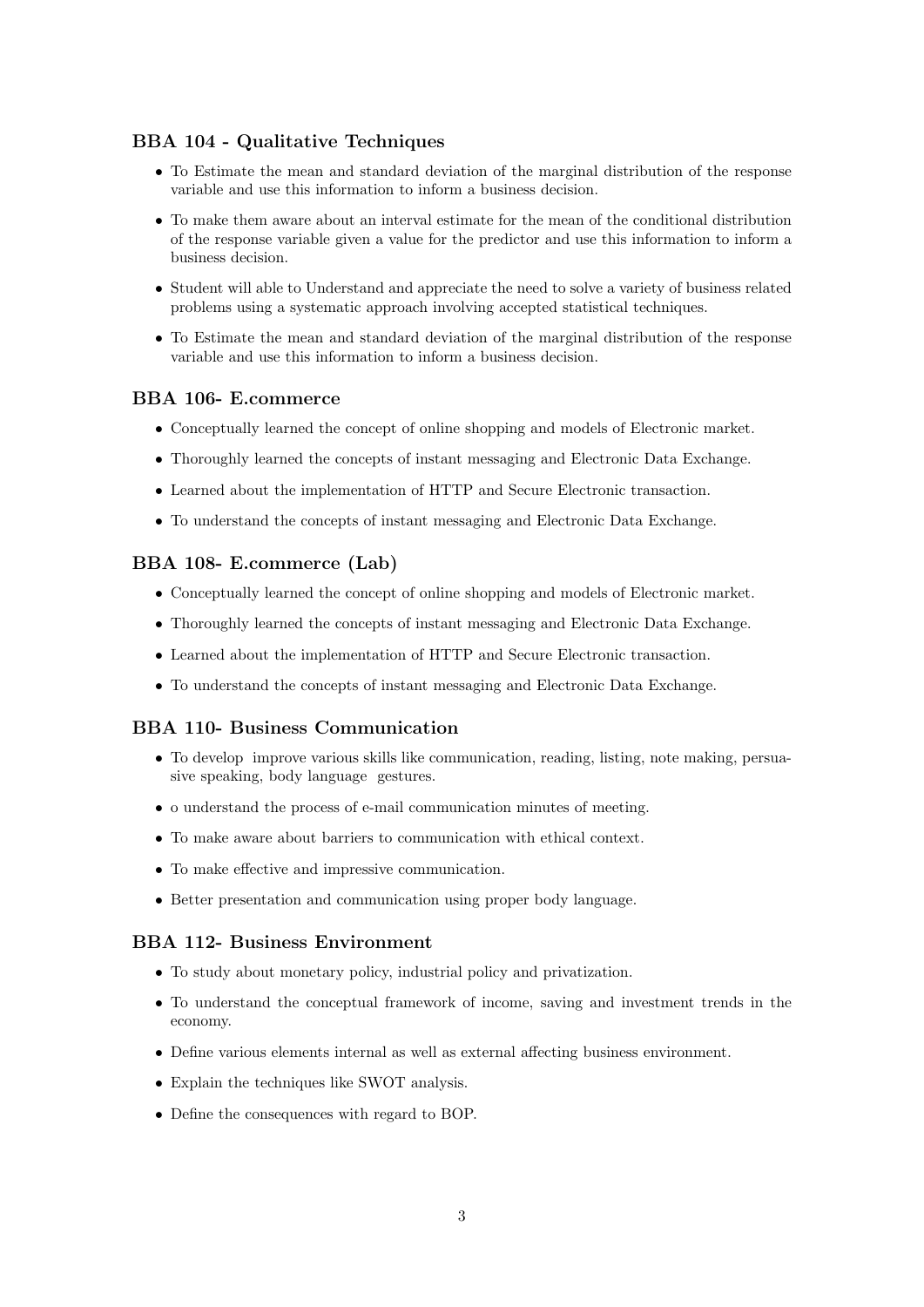# BBA Semester III

#### BBA 201- Business Law

- Make the students understand about business and corporate law.
- Develop knowledge on contract and various types of contracts.
- To help the students to understand the concept of sale of goods.
- Make the students understand about companies and its types.
- To equip the students with proper knowledge about foreign exchange.
- To help the students to understand the basic laws related with business and corporate.

#### BBA 203- Marketing Management

- To understand the place and contribution of marketing to the business enterprise.
- To understand the concept of advertising and how this effect buying habits of consumers.
- To understand product life cycle.
- Able to understand how a product passes from different stages.
- Able to describe the customer segmentation, target marketing and positioning.
- Understand different methods of sale promotion.
- Identify the major basis of market segmentation.
- Understand different methods of sale promotion.
- Able to understand the difference between trademark and branding.

#### BBA 205- Business Ethics and Corporate Social Responsibility

- Identify and prioritize personal values and apply those in making ethical decisions.
- Apply the theoretical precepts of ethical theory in order to evaluate real-life ethical dilemmas.
- Use contemporary and Classical frameworks to analyze and suggest resolutions for ethical dilemmas.

#### BBA 207- Management Accounting

- To develop the knowledge of business finance and management decision.
- To enable an awareness of the global environment in which accounting management operate.
- Use effective communication skills to promote respect and relationship for financial deals.
- Utilize information by applying a variety of business and industry software and hardware to major financial function.
- Demonstrate a basic understanding of accounting management.
- Explain the financial concepts used in making accounting management decision.
- To teach a sense of responsibility and a capacity for accounting for management.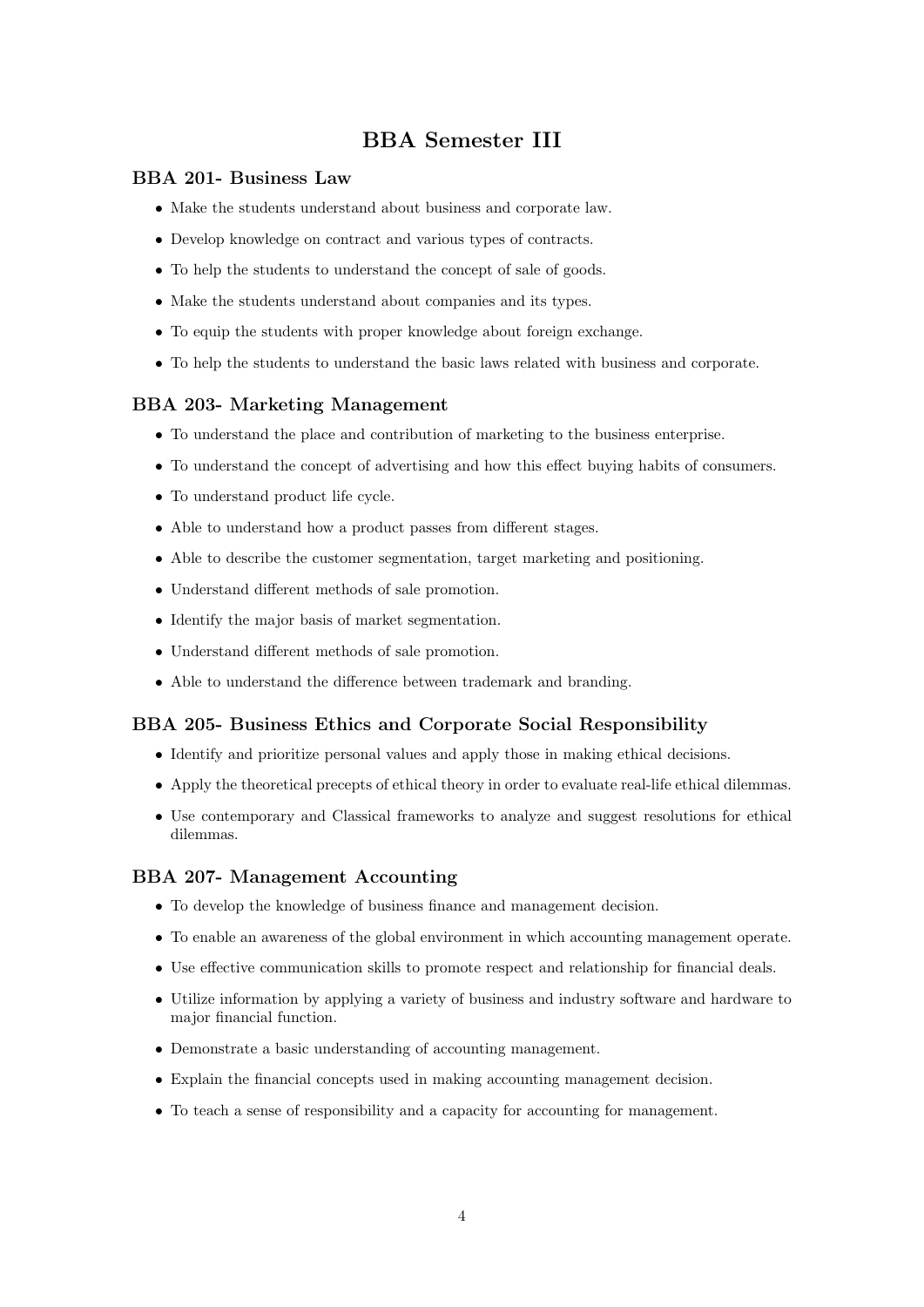#### BBA 209- Indian Economy

- To identify the determinants of various macroeconomic aggregates such as output, unemployment, inflation, productivity and the major challenges associated with the measurement of these aggregates.
- To discuss the linkages between financial markets and the real economy, and how these linkages influence the impact of economic policies over differing time horizons.
- To critically evaluate the consequences of basic macroeconomic policy options under differing economic conditions within a business cycle.
- Apply economic reasoning to understand the operation of an economy.
- Understand factors that contribute to and detract from long-term economic growth.

#### BBA 211- Environmental Science

- Connect with their natural and human made environment understanding our dependence on the various components of environment.
- Understand the transnational character of environmental problems and ways o addressing them, including interactions across local to global scales.
- Develop a multidisciplinary perspective to understand environmental issues and problems and appreciate the impact of our daily activities on its integrity.
- Apply systems concepts and methodologies to analyze and understand interactions between social and environmental processes.

# BBA Semester IV

#### BBA 202- Human Resource Management

- To provide knowledge about the importance of human resources management in an organisation and the scope of human resource management.
- To develop in pupils the understanding of wages their objectives and various theories of wages.
- Analysis the importance of different methods of training given to the employees in organization.
- Memorize the difference between on the job training and of the job training.
- To develop in pupils the understanding of wages their objectives and various theories of wages.
- To understand the concept of recruitment, selection and training.

#### BBA 204- Financial Management

- Appreciate the importance of the ethical standards of certified professional auditors.
- Analyse audit reports in view of auditor's rights, duties and responsibilities.
- Interpret current developments in auditing services and initiate actions.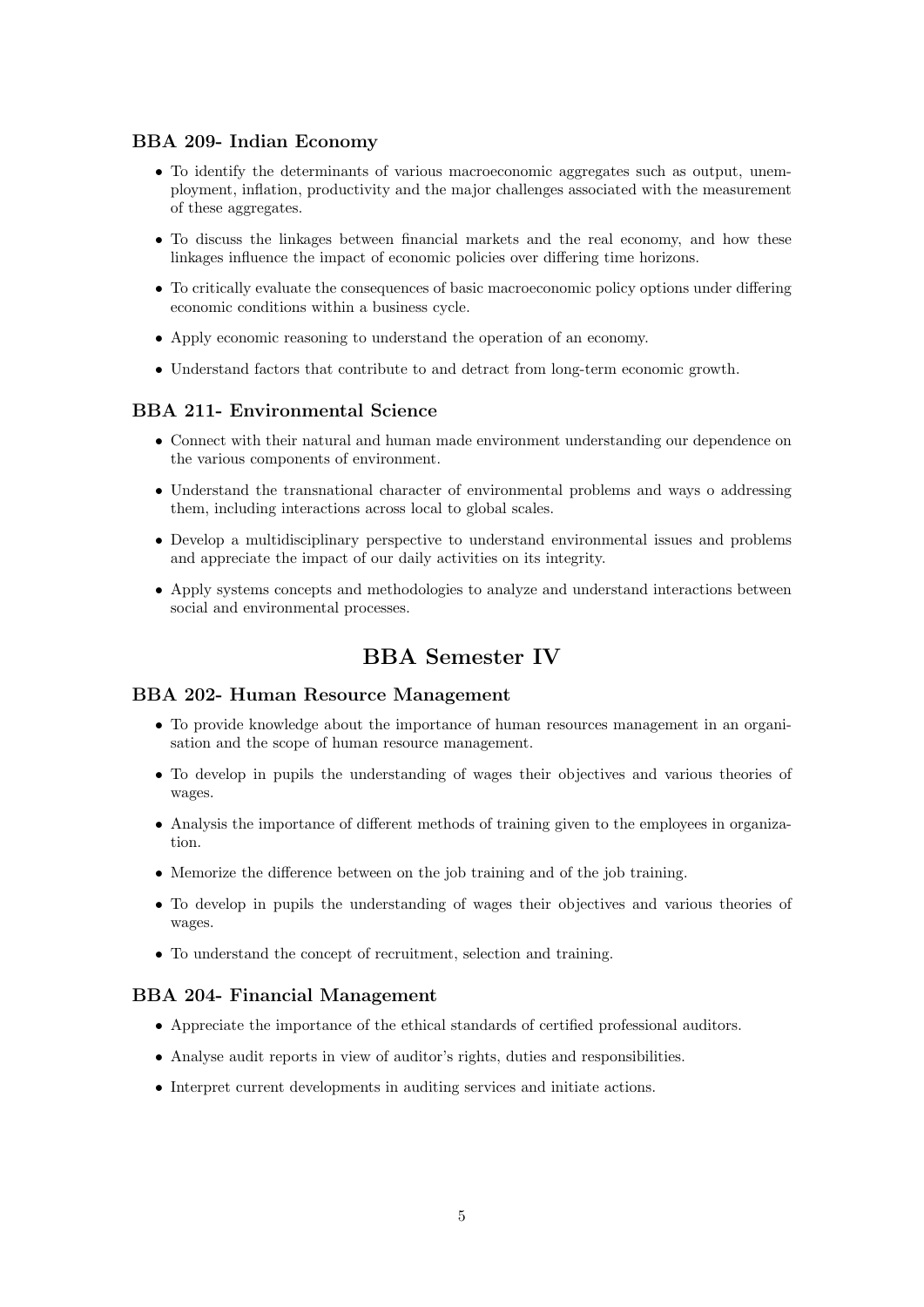# BBA 206- Research Methodology

- Identify a business problem and formulate a hypotheses for it.
- Prepare a research plan to solve a research problem.
- Identify sources of data and analyse data collection methods and tools.
- Prepare and present reports of research findings

## BBA 208- Research Methodology (Lab)

- Execute basic and complex mathematical functions in Excel.
- Analyze quantitative data through execution of various statistical tests.
- Analyze data and Interpret results.
- Draw conclusions and presenting the results

### BBA 210- Information Management

- Develop comprehensive understanding of different Information systems.
- Differentiate between Information system at different level of the management of decision making.
- Create and manipulate database for speedy retrieval of data.
- Exhibit the role and concept of databases in information systems.
- Analyze alternative information systems using cost benefit analysis.

### BBA 212- Information Management (Lab)

- Achieve proficiency in developing databases with SQL.
- Apply the syntax and semantics of SQL.
- Develop databases using SQL.
- Reproduce a working model related to Database Management Systems.

# BBA 214- Managerial Skill Development (NUES)

- Develop the concept of self and self-esteem
- To conduct SWOTB analysis of ones own self Appraise self competencies and map the skill set
- Analyse ones own personality and identify gaps from skills required by the corporate environmentpersonality fit.
- Identify alternatives and evaluate them without subjectivity, prejudice and biases.
- Stay updated of current trends and Express objective opinion on situation and issues.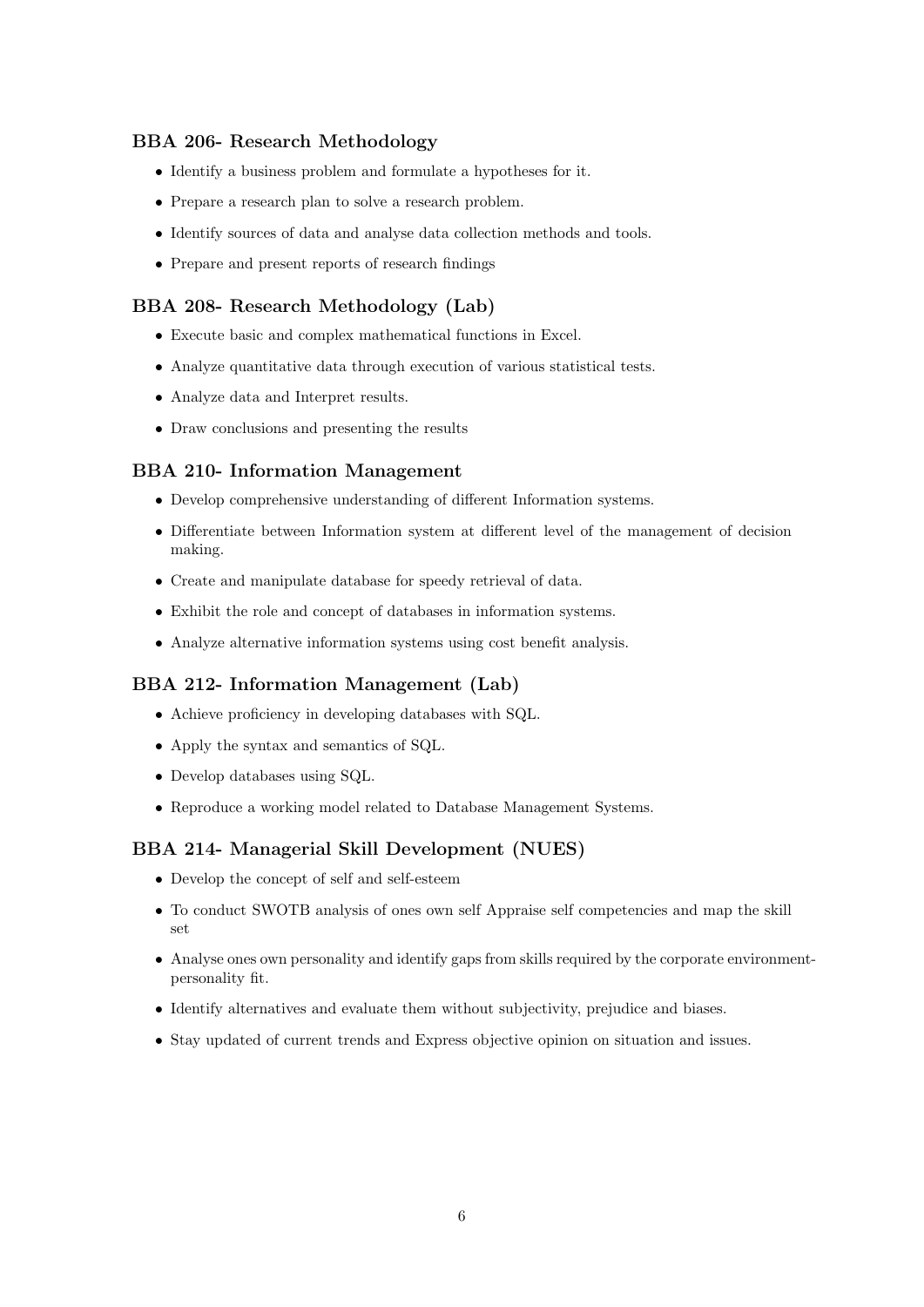# BBA Semester V

# BBA 301- Income Tax Law and Practice

- Understanding the fundamental law of income tax laws in India.
- Understanding the relationship between residential status of an assessee and its relationship with the tax incidence.
- Calculation of incomes under the five head of incomes: Salaries, House property, Profits and Gains from Business or Profession, Capital Gains and other sources.
- Understanding various of ways of tax planning and determination of taxable income of an individual.

#### BBA 303- Production and Operations Management

- Comprehend the importance of operations management and its challenges in changing business environment.
- Recommend process improvement along the dimensions of efficiency, quality and speed.
- Apply quality management principles to continuous improvement in operations management

#### BBA 305- Service Marketing

- Identify GAPs between end user and service provider and devise strategies to close them.
- Measure service quality and assess the impact of service quality on consumer Behavior.
- Conduct a services audit plan and identify and analyse best service practices in the industry

#### BBA 307- Entrepreneurship Development

- Identify the skills required to start a venture and assess individual fits for it.
- To understand the legal compliance required for entrepreneurial ventures.
- Analyze the entrepreneurial environment and opportunities there in.
- Identify different ways to become an entrepreneur Family business owner, Start up, social entrepreneur, franchisee owner, entrepreneur.

#### BBA 309- Goods and Services Tax (GST)

- Know the fundamental law of indirect taxes in India.
- Know the constitutional requirements and amendments for implementation of GST law.
- Acquire the knowledge of the statutory provisions of the GST Act, 2017.
- Understand the significance of the provisions of place and time of supply.
- Understand the backbone of the GST i.e. Input Tax Credit.

#### BBA 311- Summer Training Report

- Acquire knowledge about the working of the company and industry in which t student is placed.
- Gain outlook of practical experience/exposure of working in an organisation.
- Understand organisational processes of the department in which the student is placed in the company.
- Draft a formal summer internship report with a formal format.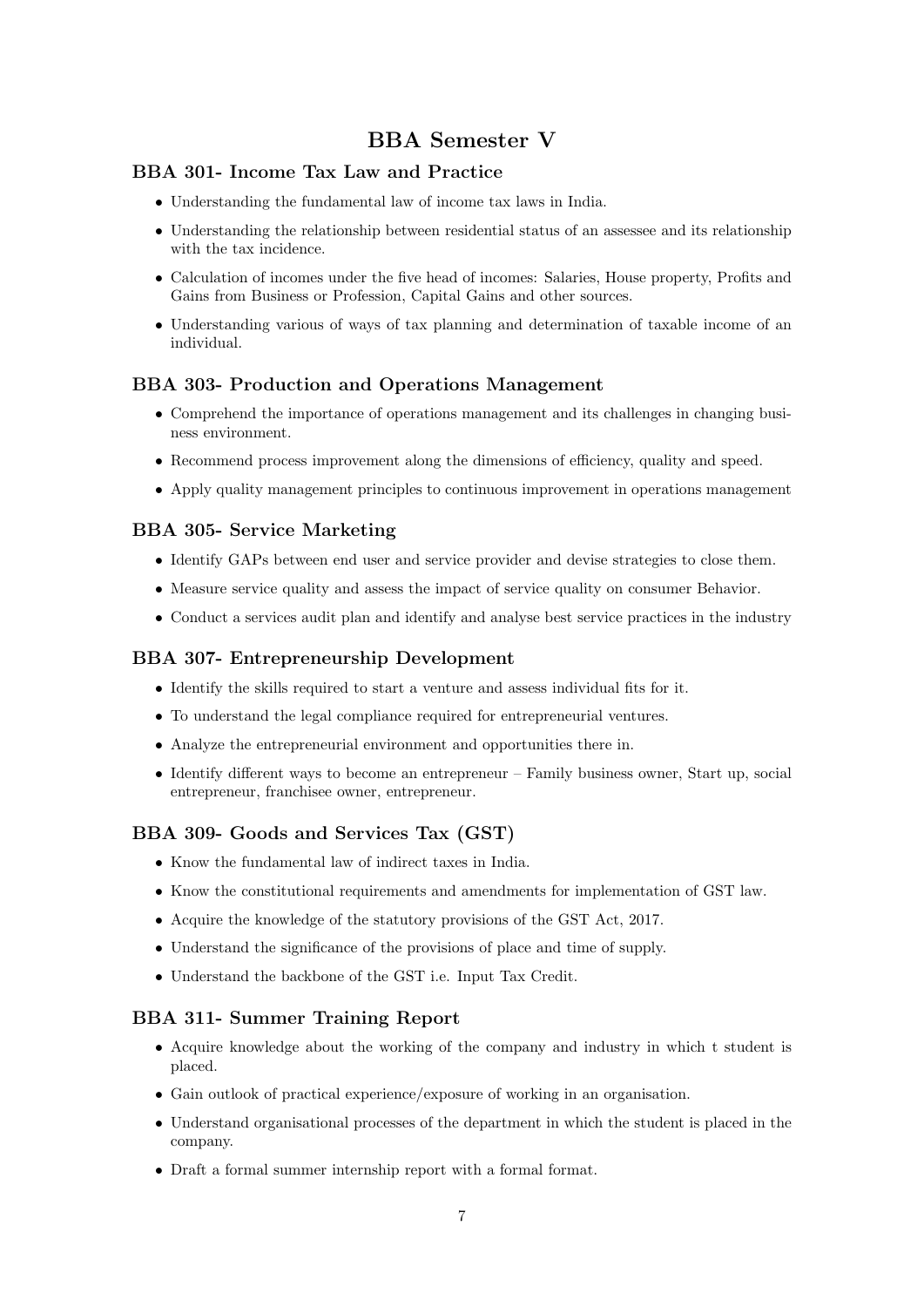# BBA Semester VI

# BBA 302- Business Policy and Strategy

- Visualize business achieving its objectives in long term
- Develop process capability to take decision which have long term impact to Comprehend the aspects of business environment analyze its influence on strategic decision making in the organization.
- Conduct a SWOT Analysis from an environmental perspective
- Evaluate suitability of strategies that firms have developed in the real world scenario with respect to objectives.

### BBA 304- Project Planning and Evaluation

- Develop a comprehensive understanding on different types of projects with specific reference to production projects
- Identify different projects that can be adopted to achieve specific objectives
- Evaluate and analyze alternate projects using comprehensive feasibility analysis
- Diagnose and forecast the market for the project
- Examine operational effectiveness and efficiency of a project
- Classify and appraise multiple sources of financing projects with respect to costs and returns

#### BBA 306- Entrepreneurship Development

- Identify different ways to become an entrepreneur Family business owner Start up, social entrepreneur, franchisee owner, entrepreneur.
- Identify the skills required to start a venture and assess individual fits for it.
- Analyze the entrepreneurial environment and opportunities there in
- Prepare a business plan for pitching to prospective funding agencies.
- To understand the legal compliance required for entrepreneurial ventures

### BBA 308- International Business

- Comprehend the dynamics of international trade scenario.
- Understanding the role and impact of various inter-governmental trade supporting organizations.
- Analyzing the factors impacting international trade environment.
- To develop an understanding of globalization and its impact on international trade.

#### BBA 310- Project

- Articulate the relevance of their research to their coursework and professional future
- Articulate a clear research question or problem and defining scope
- Formulate a hypothesis from research problem .
- Identify appropriate research design for the identified problem
- Conduct literature review and identify the conceptual framework for research